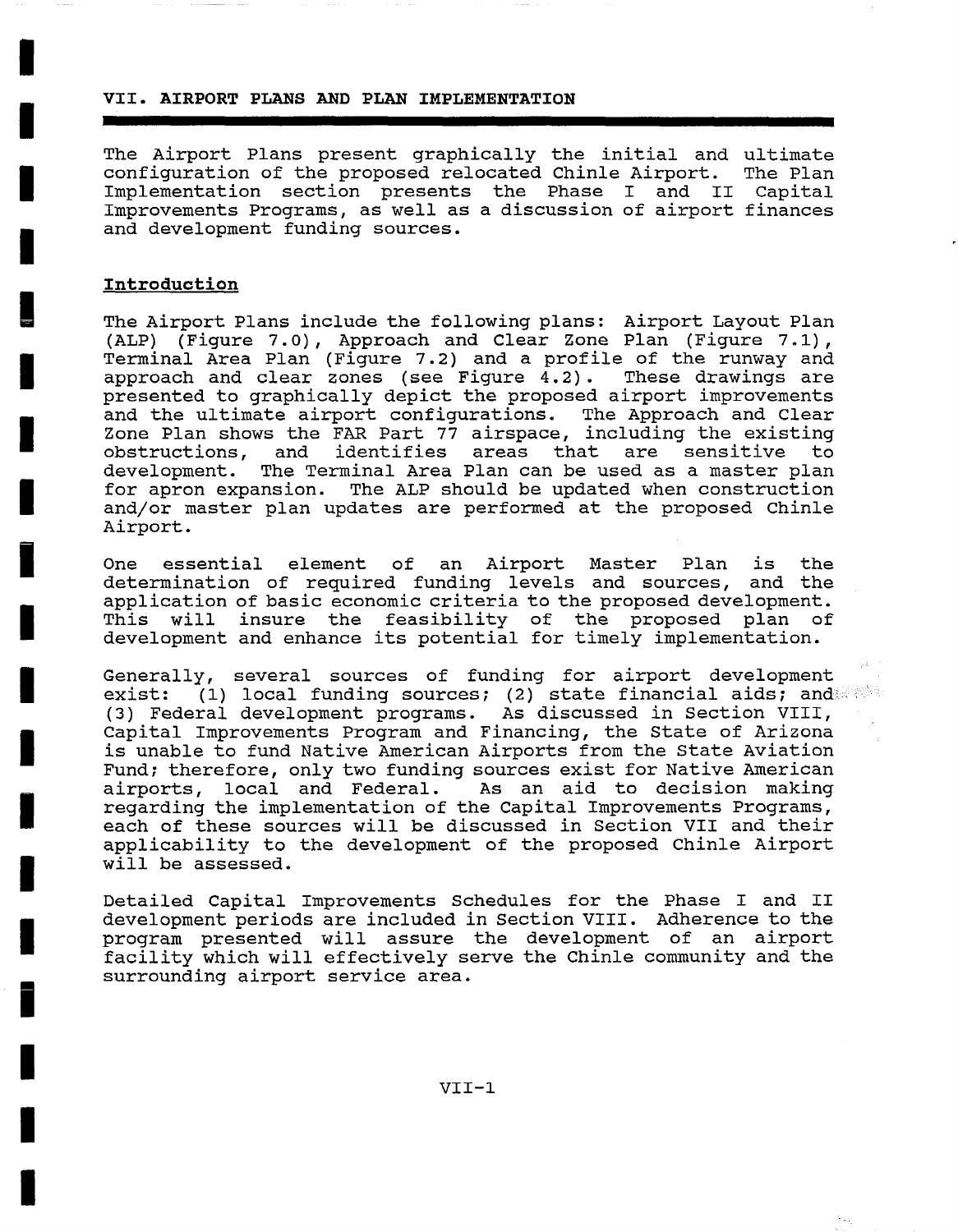### FIGURE 7.0

(See Map Pocket at End of Document)

**A** 

ί. . Sal

u Seest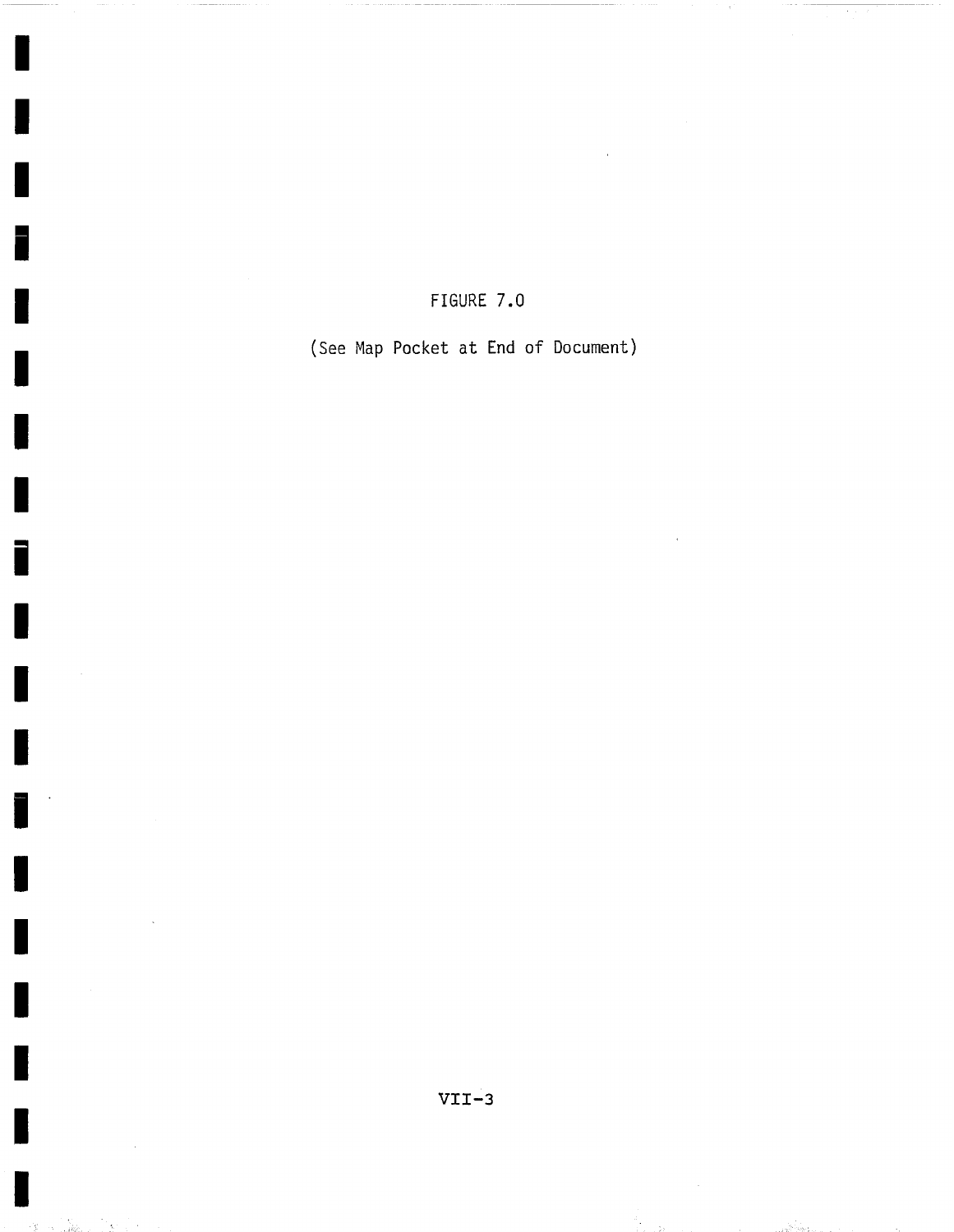FIGURE 7.0 (Continued)

yn.

الأوكوب

 $\label{eq:3.1} \frac{1}{\sqrt{2}}\sum_{i=1}^{n-1}\frac{1}{2} \sum_{i=1}^{n-1} \frac{1}{2} \sum_{i=1}^{n-1} \frac{1}{2} \sum_{i=1}^{n-1} \frac{1}{2} \sum_{i=1}^{n-1} \frac{1}{2} \sum_{i=1}^{n-1} \frac{1}{2} \sum_{i=1}^{n-1} \frac{1}{2} \sum_{i=1}^{n-1} \frac{1}{2} \sum_{i=1}^{n-1} \frac{1}{2} \sum_{i=1}^{n-1} \frac{1}{2} \sum_{i=1}^{n-1}$  $\frac{1}{\sqrt{2}}\frac{1}{\sqrt{2}}\left(\frac{1}{2}\right)^2$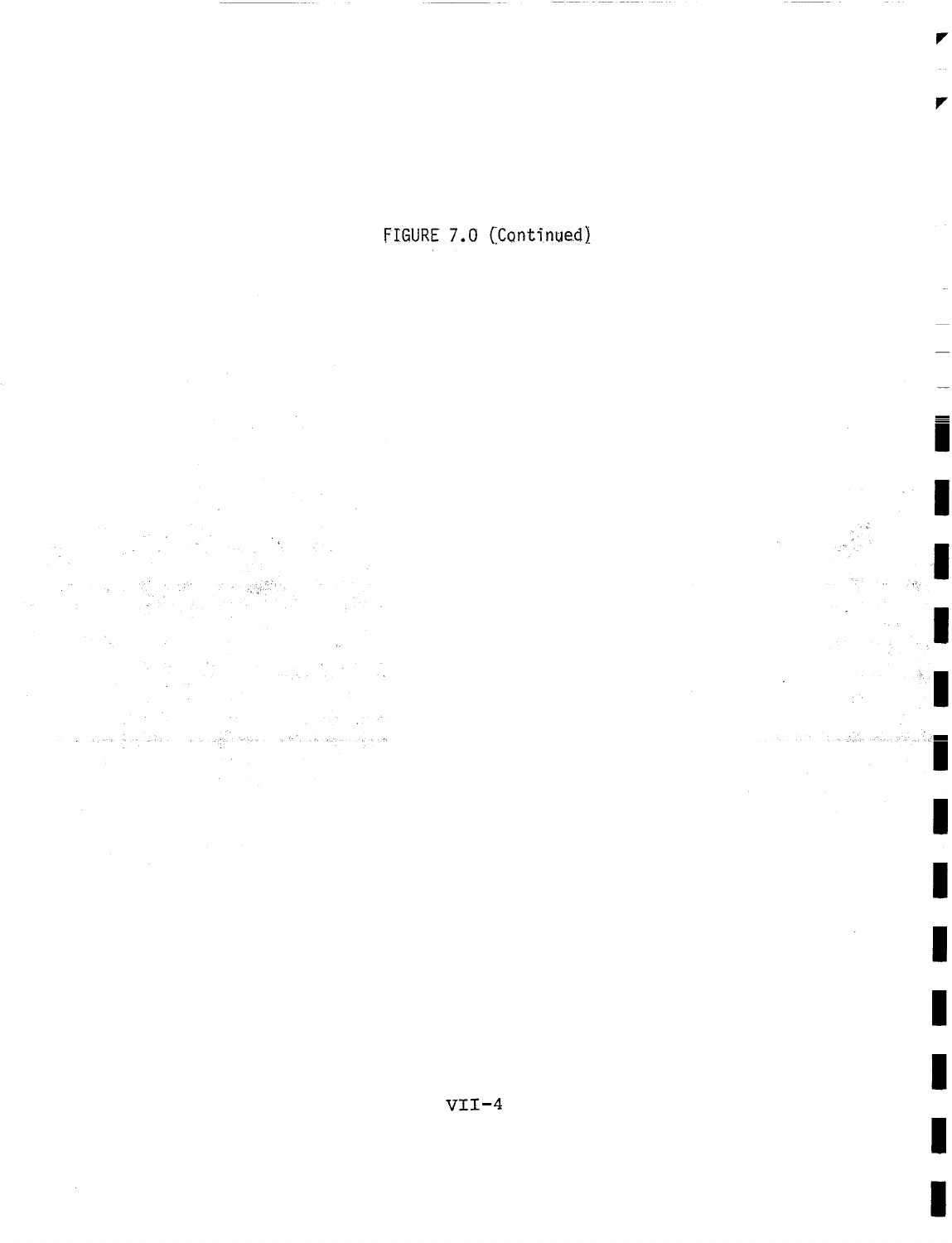### FIGURE 7.1

(See Map Pocket at End of Document)

I

F

I

ļ.

E

 $\sim \phi_{\rm{sys}}$ ing a shekarar 1



a<br>Kapaten Ing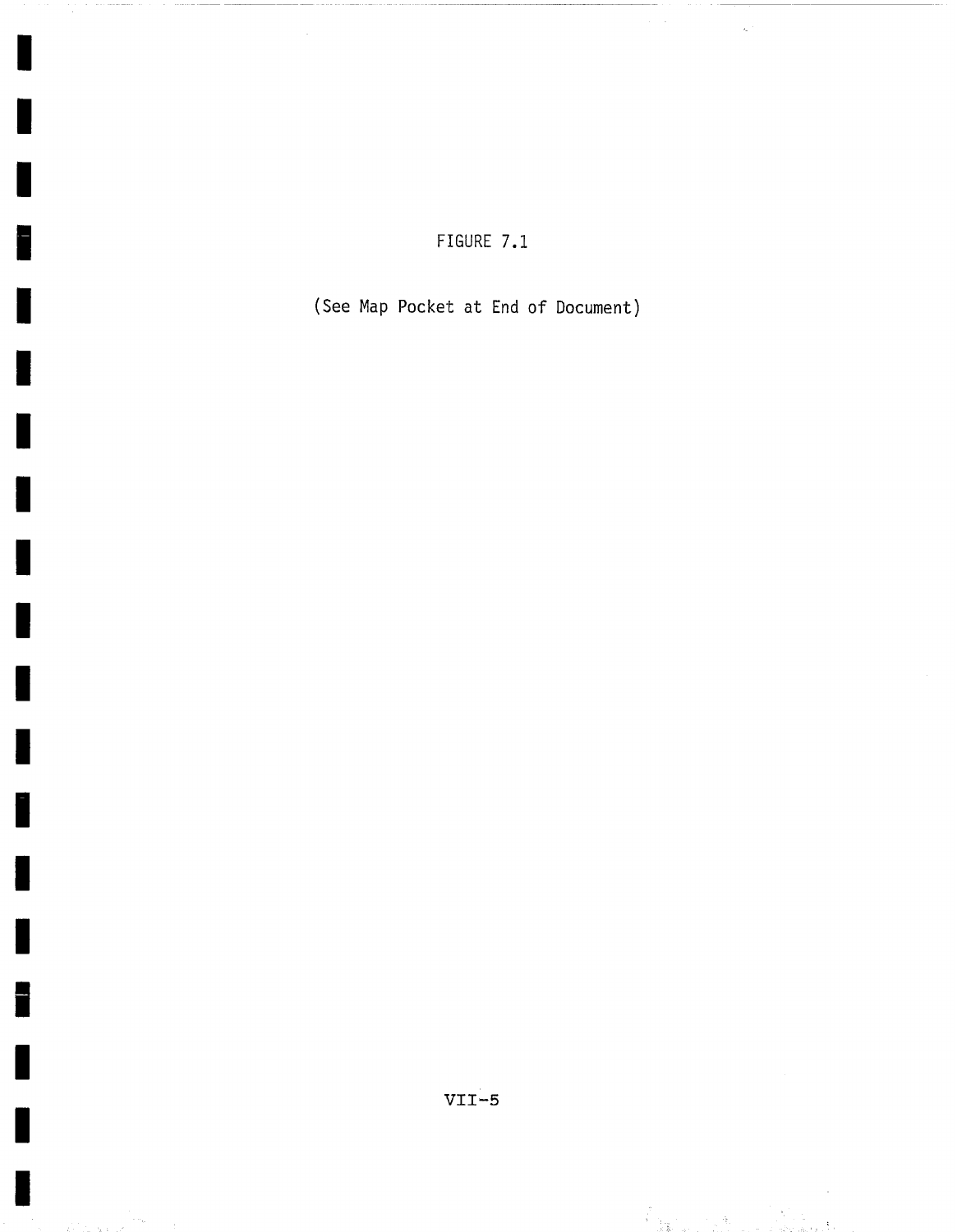





ÿ.